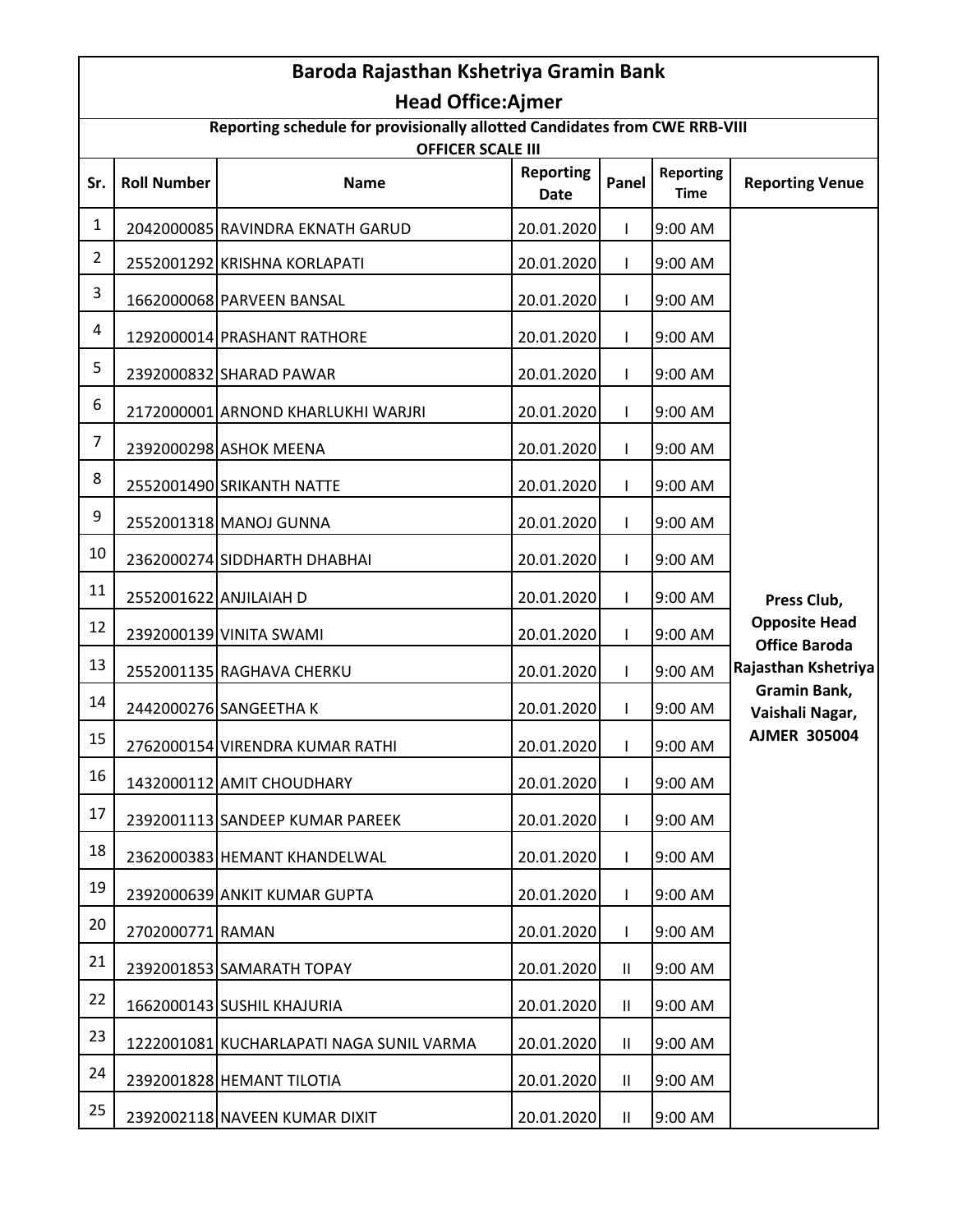|                                                                                                | Baroda Rajasthan Kshetriya Gramin Bank |                                                                                                 |                                 |              |                                 |                                                                            |
|------------------------------------------------------------------------------------------------|----------------------------------------|-------------------------------------------------------------------------------------------------|---------------------------------|--------------|---------------------------------|----------------------------------------------------------------------------|
|                                                                                                |                                        | <b>Head Office:Ajmer</b>                                                                        |                                 |              |                                 |                                                                            |
|                                                                                                |                                        | Reporting schedule for provisionally allotted from CWE RRB-VIII<br><b>OFFICER SCALE-II(LAW)</b> |                                 |              |                                 |                                                                            |
| Sr.                                                                                            | <b>Roll Number</b>                     | <b>Name</b>                                                                                     | <b>Reporting</b><br>Date        | Panel        | <b>Reporting</b><br><b>Time</b> | <b>Reporting Venue</b>                                                     |
| 1                                                                                              |                                        | 2622000091 SHIVAM PANDEY                                                                        | 20.01.2020                      | Ш            | 9:00 AM                         | <u>Press Ciup,</u><br><b>Opposite Head Office</b><br>Baroda Rajasthan      |
| 2                                                                                              |                                        | 2402000117 VISHAL SHARMA                                                                        | 20.01.2020                      | $\mathbf{H}$ | 9:00 AM                         | <b>Kshetriya Gramin</b><br>Bank,<br>Vaishali Nagar,<br>AIMER 305004        |
|                                                                                                |                                        | Reporting schedule for provisionally allotted from CWE RRB-VIII<br><b>OFFICER SCALE-II(IT)</b>  |                                 |              |                                 |                                                                            |
| Sr.                                                                                            | <b>Roll Number</b>                     | <b>Name</b>                                                                                     | <b>Reporting</b><br><b>Date</b> | Panel        | <b>Reporting</b><br><b>Time</b> | <b>Reporting Venue</b>                                                     |
| 1                                                                                              |                                        | 2392001597 NAVEEN CHAUDHARY                                                                     | 20.01.2020                      | $\mathbf{H}$ | 9:00 AM                         |                                                                            |
| 2                                                                                              |                                        | 2392000193 GOPI KISHAN SARAN                                                                    | 20.01.2020                      | Ш            | 9:00 AM                         |                                                                            |
| 3                                                                                              |                                        | 2392000398 NARENDER TAK                                                                         | 20.01.2020                      | $\mathbf{H}$ | 9:00 AM                         | Press Club,                                                                |
| 4                                                                                              |                                        | 2392000861 ABHINAV GUPTA                                                                        | 20.01.2020                      | $\mathbf{H}$ | 9:00 AM                         | <b>Opposite Head Office</b><br>Baroda Rajasthan                            |
| 5                                                                                              |                                        | 2392002376 PULKIT KUMAR SHARMA                                                                  | 20.01.2020                      | $\mathbf{H}$ | 9:00 AM                         | <b>Kshetriya Gramin</b><br>Bank,<br>Vaishali Nagar,                        |
| 6                                                                                              |                                        | 2392000674 POONAM YADAV                                                                         | 20.01.2020                      | $\mathbf{H}$ | 9:00 AM                         | <b>AJMER 305004</b>                                                        |
| 7                                                                                              |                                        | 2392000718 NIKITA MODI                                                                          | 20.01.2020                      | Ш            | 9:00 AM                         |                                                                            |
| 8                                                                                              |                                        | 2392001264 NITIN KUMAR JAIN                                                                     | 20.01.2020                      | $\mathbf{H}$ | 9:00 AM                         |                                                                            |
| Reporting schedule for provisionally allotted from CWE RRB-VIII<br><b>OFFICER SCALE-II(CA)</b> |                                        |                                                                                                 |                                 |              |                                 |                                                                            |
| Sr.                                                                                            | <b>Roll Number</b>                     | <b>Name</b>                                                                                     | <b>Reporting</b><br>Date        | Panel        | <b>Reporting</b><br><b>Time</b> | <b>Reporting Venue</b>                                                     |
| 1                                                                                              |                                        | 2392002478 AKASH AGRAWAL                                                                        | 20.01.2020                      | $\mathbf{H}$ | 9:00 AM                         | Press Club,<br><b>Opposite Head Office</b><br>Baroda Rajasthan             |
| $\overline{2}$                                                                                 |                                        | 2392001388 PRAVESH AGARWAL                                                                      | 20.01.2020                      | $\mathbf{H}$ | 9:00 AM                         | <b>Kshetriya Gramin</b><br>Bank,<br>Vaishali Nagar,<br><b>AJMER 305004</b> |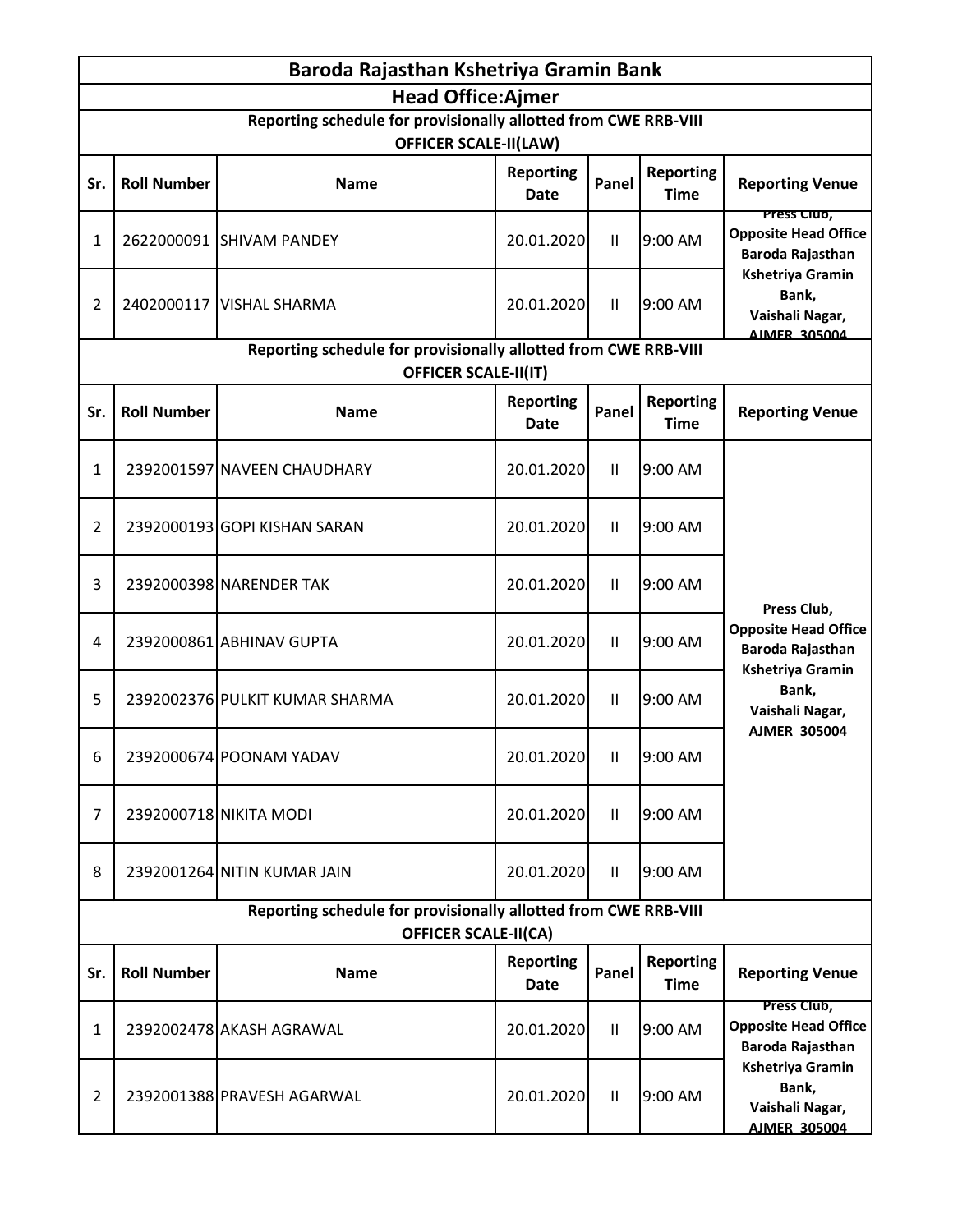|                | Reporting schedule for provisionally allotted Candidates from CWE RRB-VIII<br><b>GENERAL BANKING OFFICER SCALE-II</b> |                                      |                          |                    |                                 |                                              |  |  |
|----------------|-----------------------------------------------------------------------------------------------------------------------|--------------------------------------|--------------------------|--------------------|---------------------------------|----------------------------------------------|--|--|
| Sr.            | <b>Roll Number</b>                                                                                                    | <b>Name</b>                          | <b>Reporting</b><br>Date | Panel              | <b>Reporting</b><br><b>Time</b> | <b>Reporting Venue</b>                       |  |  |
| $\mathbf{1}$   | 1512000220 SURBHI                                                                                                     |                                      | 20.01.2020               | $\mathbf{H}$       | 9:00 AM                         |                                              |  |  |
| $\overline{2}$ |                                                                                                                       | 1172000429 EKAMBARAM P               | 20.01.2020               | $\mathbf{II}$      | 9:00 AM                         |                                              |  |  |
| 3              |                                                                                                                       | 2392002139 SURESH CHAND BAIRWA       | 20.01.2020               | Ш                  | 9:00 AM                         |                                              |  |  |
| 4              |                                                                                                                       | 2702000815 LAKSHMI NARAYAN           | 20.01.2020               | Ш                  | 9:00 AM                         |                                              |  |  |
| 5              |                                                                                                                       | 2762000130 RAHUL KUMAR               | 20.01.2020               | III                | 9:00 AM                         |                                              |  |  |
| 6              |                                                                                                                       | 2392002057 MITHLESH MAHAWAR          | 20.01.2020               | Ш                  | 9:00 AM                         |                                              |  |  |
| $\overline{7}$ |                                                                                                                       | 2552001645 CHANDRAKANTH NIMMALA      | 20.01.2020               | Ш                  | 9:00 AM                         |                                              |  |  |
| 8              | 2102000898 RAJA D                                                                                                     |                                      | 20.01.2020               | Ш                  | 9:00 AM                         |                                              |  |  |
| 9              |                                                                                                                       | 2392001082 ASHWINI NAGARWAL          | 20.01.2020               | Ш                  | 9:00 AM                         |                                              |  |  |
| 10             |                                                                                                                       | 2362000348 NAVDEEP SAHWAL            | 20.01.2020               | Ш                  | 9:00 AM                         |                                              |  |  |
| 11             |                                                                                                                       | 2362000353 SHWETA KUMARI             | 20.01.2020               | Ш                  | 9:00 AM                         | Press Club,                                  |  |  |
| 12             |                                                                                                                       | 2392000025 ARCHANA BHATI             | 20.01.2020               | Ш                  | 9:00 AM                         | <b>Opposite Head</b><br><b>Office Baroda</b> |  |  |
| 13             |                                                                                                                       | 2462000032 M HEMALATHA               | 20.01.2020               | Ш                  | 9:00 AM                         | Rajasthan Kshetriya                          |  |  |
| 14             |                                                                                                                       | 2362000405 AVADHESH BAIRWA           | 20.01.2020               | $\mathop{\rm III}$ | 9:00 AM                         | Gramin Bank,<br>Vaishali Nagar,              |  |  |
| 15             |                                                                                                                       | 1432000906 KETAN HASMUKHBHAI AGRAVAL | 20.01.2020               | Ш                  | 9:00 AM                         | <b>AJMER 305004</b>                          |  |  |
| 16             |                                                                                                                       | 2392002506 LOKESH MAROTHIYA          | 20.01.2020               | Ш                  | 9:00 AM                         |                                              |  |  |
| 17             |                                                                                                                       | 2552000095 RAPAKA SURENDRA           | 20.01.2020               | III                | 9:00 AM                         |                                              |  |  |
| 18             |                                                                                                                       | 2392001924 CHANDER PRAKASH           | 20.01.2020               | Ш                  | 9:00 AM                         |                                              |  |  |
| 19             |                                                                                                                       | 2392000974 DINESH KUMAR DAYAMA       | 20.01.2020               | Ш                  | 9:00 AM                         |                                              |  |  |
| 20             |                                                                                                                       | 2392000098 MANOJ KUMAR BAIRWA        | 20.01.2020               | Ш                  | $9:00$ AM                       |                                              |  |  |
| 21             |                                                                                                                       | 1432000602 NISHAD DEVABHAI PARMAR    | 20.01.2020               | Ш                  | 9:00 AM                         |                                              |  |  |
| 22             |                                                                                                                       | 2362000018 RAJENDRA KUMAR HINONIA    | 20.01.2020               | Ш                  | 9:00 AM                         |                                              |  |  |
| 23             |                                                                                                                       | 2142000300 VIPIN KUMAR               | 20.01.2020               | Ш                  | 9:00 AM                         |                                              |  |  |
| 24             |                                                                                                                       | 1432000506 RINKU MADRUPLAL JATIYA    | 20.01.2020               | IV                 | 9:00 AM                         |                                              |  |  |
| 25             |                                                                                                                       | 2392001735 MAN SINGH MEENA           | 20.01.2020               | IV                 | 9:00 AM                         |                                              |  |  |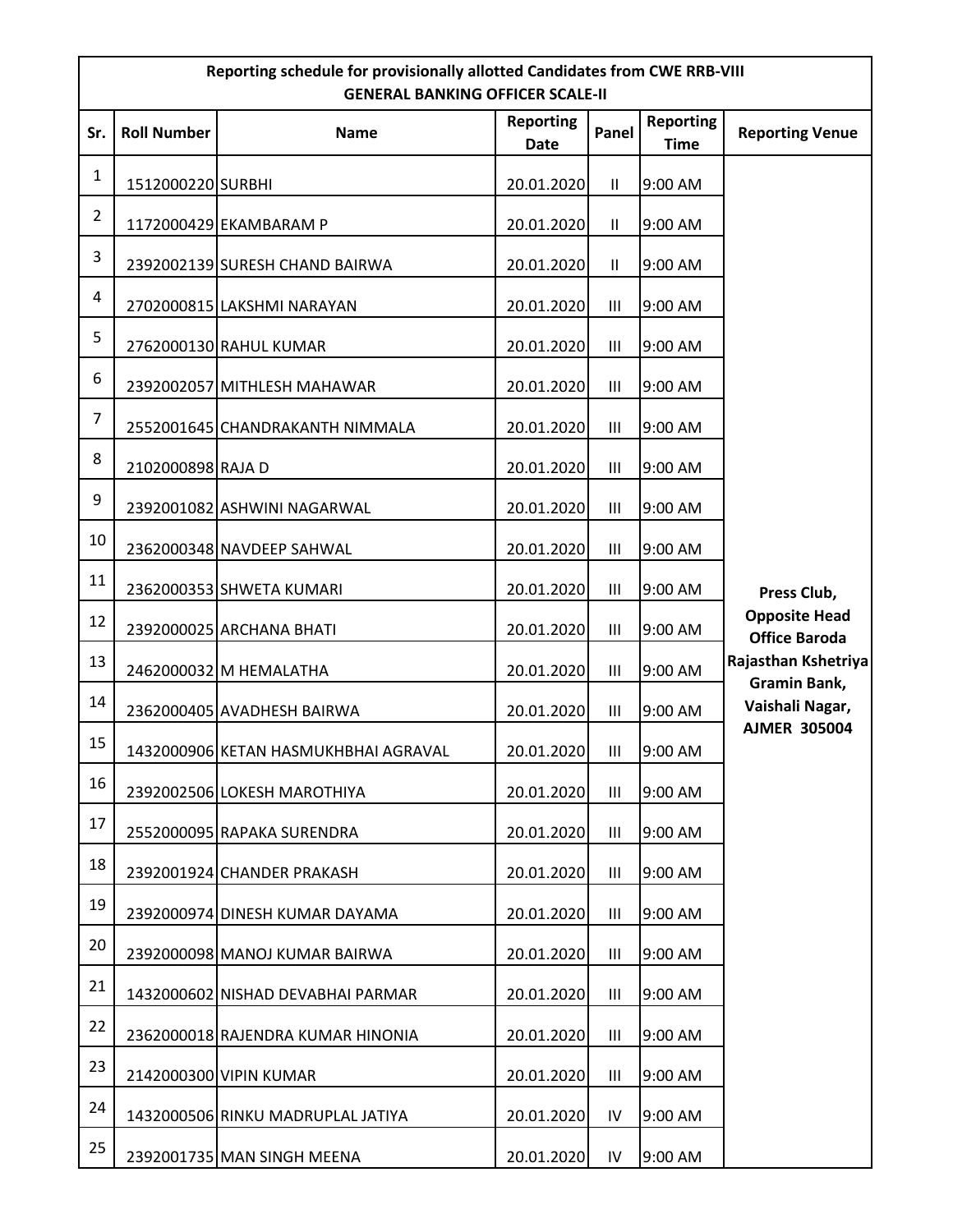|     | Reporting schedule for provisionally allotted Candidates from CWE RRB-VIII<br><b>GENERAL BANKING OFFICER SCALE-II</b> |                                |                          |              |                                 |                                              |  |  |
|-----|-----------------------------------------------------------------------------------------------------------------------|--------------------------------|--------------------------|--------------|---------------------------------|----------------------------------------------|--|--|
| Sr. | <b>Roll Number</b>                                                                                                    | <b>Name</b>                    | <b>Reporting</b><br>Date | Panel        | <b>Reporting</b><br><b>Time</b> | <b>Reporting Venue</b>                       |  |  |
| 26  |                                                                                                                       | 2392001022 SHRIMAN MEENA       | 20.01.2020               | IV           | 9:00 AM                         |                                              |  |  |
| 27  |                                                                                                                       | 2392002283 MADHURI MEENA       | 20.01.2020               | IV           | 9:00 AM                         |                                              |  |  |
| 28  |                                                                                                                       | 2392001602 SHIVKESH MEENA      | 20.01.2020               | IV           | 9:00 AM                         |                                              |  |  |
| 29  |                                                                                                                       | 2392001431 VIKASH KUMAR MEENA  | 20.01.2020               | IV           | 9:00 AM                         |                                              |  |  |
| 30  |                                                                                                                       | 2392002492 HARI NARAYAN MEENA  | 20.01.2020               | IV           | 9:00 AM                         |                                              |  |  |
| 31  |                                                                                                                       | 2362000041 VIVEK KUMAR         | 20.01.2020               | IV           | 9:00 AM                         |                                              |  |  |
| 32  |                                                                                                                       | 2392001547 RAJNESH KUMAR MEENA | 20.01.2020               | IV           | 9:00 AM                         |                                              |  |  |
| 33  |                                                                                                                       | 2392001689 PAPPU LAL MEENA     | 20.01.2020               | IV           | 9:00 AM                         |                                              |  |  |
| 34  |                                                                                                                       | 2392001648 MAHENDRA MEENA      | 20.01.2020               | IV           | 9:00 AM                         |                                              |  |  |
| 35  |                                                                                                                       | 2392000118 GORI SHANKAR MEENA  | 20.01.2020               | IV           | 9:00 AM                         |                                              |  |  |
| 36  | 2392000199 JITENDRA                                                                                                   |                                | 20.01.2020               | IV           | 9:00 AM                         | Press Club,                                  |  |  |
| 37  | 2362000402 ELIYAS ALI                                                                                                 |                                | 20.01.2020               | IV           | 9:00 AM                         | <b>Opposite Head</b><br><b>Office Baroda</b> |  |  |
| 38  |                                                                                                                       | 2392001102 SANDEEP KUMAR       | 20.01.2020               | IV           | 9:00 AM                         | Rajasthan Kshetriya<br>Gramin Bank,          |  |  |
| 39  | 1682000112 LIYAKAT ALI                                                                                                |                                | 20.01.2020               | IV           | 9:00 AM                         | Vaishali Nagar,                              |  |  |
| 40  |                                                                                                                       | 2392001477 VINEET SONI         | 20.01.2020               | IV           | 9:00 AM                         | <b>AJMER 305004</b>                          |  |  |
| 41  |                                                                                                                       | 2402000115 VIRENDRA KUMAR      | 20.01.2020               | IV           | 9:00 AM                         |                                              |  |  |
| 42  | 2392001930 RAMAN                                                                                                      |                                | 20.01.2020               | IV           | 9:00 AM                         |                                              |  |  |
| 43  |                                                                                                                       | 2402000414 KAPIL KUMAR         | 20.01.2020               | IV           | 9:00 AM                         |                                              |  |  |
| 44  |                                                                                                                       | 2392000594 PAVAN KUMAR MALAV   | 20.01.2020               | $\mathbf{I}$ | 1:30 PM                         |                                              |  |  |
| 45  |                                                                                                                       | 2302000154 SHARDA PENSIA       | 20.01.2020               | T            | 1:30 PM                         |                                              |  |  |
| 46  |                                                                                                                       | 2392002072 ARVIND KUMAR SAINI  | 20.01.2020               | T            | 1:30 PM                         |                                              |  |  |
| 47  | 2392002407 RAJU SAINI                                                                                                 |                                | 20.01.2020               | T            | 1:30 PM                         |                                              |  |  |
| 48  |                                                                                                                       | 2392002344 NITU KUMARI         | 20.01.2020               | $\mathsf{I}$ | 1:30 PM                         |                                              |  |  |
| 49  |                                                                                                                       | 2362000100 ASHOK KUMAR         | 20.01.2020               | T            | 1:30 PM                         |                                              |  |  |
| 50  | 2392000323 MEENAKSHI                                                                                                  |                                | 20.01.2020               | $\mathbf{I}$ | 1:30 PM                         |                                              |  |  |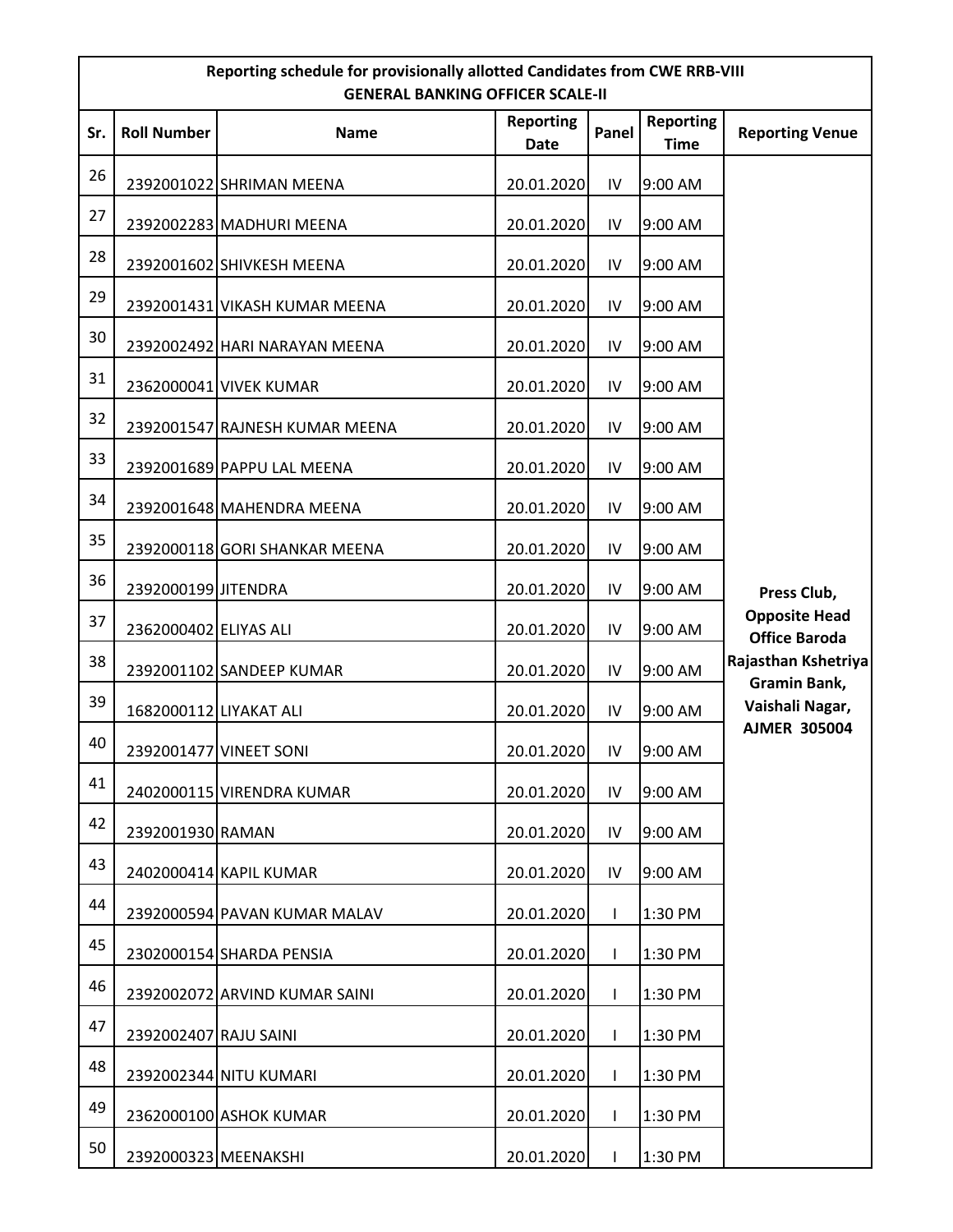|     | Reporting schedule for provisionally allotted Candidates from CWE RRB-VIII<br><b>GENERAL BANKING OFFICER SCALE-II</b> |                                   |                          |                            |                                 |                                              |  |  |
|-----|-----------------------------------------------------------------------------------------------------------------------|-----------------------------------|--------------------------|----------------------------|---------------------------------|----------------------------------------------|--|--|
| Sr. | <b>Roll Number</b>                                                                                                    | <b>Name</b>                       | <b>Reporting</b><br>Date | Panel                      | <b>Reporting</b><br><b>Time</b> | <b>Reporting Venue</b>                       |  |  |
| 51  |                                                                                                                       | 2392000890 SHASHANK SIHAG         | 20.01.2020               | T                          | 1:30 PM                         |                                              |  |  |
| 52  |                                                                                                                       | 2392002271 ANIL KUMAR             | 20.01.2020               | $\mathsf{I}$               | 1:30 PM                         |                                              |  |  |
| 53  |                                                                                                                       | 1662000378 RAKESH KUMAR           | 20.01.2020               | T                          | 1:30 PM                         |                                              |  |  |
| 54  |                                                                                                                       | 2392002370 VISHAL SINGH CHAUDHARY | 20.01.2020               | T                          | 1:30 PM                         |                                              |  |  |
| 55  |                                                                                                                       | 2392000823 MOHIT BUDANIA          | 20.01.2020               | L                          | 1:30 PM                         |                                              |  |  |
| 56  |                                                                                                                       | 2402000374 SURENDRA KUMAR SARAN   | 20.01.2020               | $\mathbf{I}$               | 1:30 PM                         |                                              |  |  |
| 57  |                                                                                                                       | 1432000424 RAM AWTAR              | 20.01.2020               | T                          | 1:30 PM                         |                                              |  |  |
| 58  |                                                                                                                       | 2392000254 HARISH KUMAR SHESHMA   | 20.01.2020               | T                          | 1:30 PM                         |                                              |  |  |
| 59  |                                                                                                                       | 2392000396 ADITYA KUMAR           | 20.01.2020               | $\mathbf{I}$               | 1:30 PM                         |                                              |  |  |
| 60  |                                                                                                                       | 2392002386 GAJENDRA SINGH SAINI   | 20.01.2020               | T                          | 1:30 PM                         |                                              |  |  |
| 61  | 2392000591 MAYANK                                                                                                     |                                   | 20.01.2020               | T                          | 1:30 PM                         | Press Club,                                  |  |  |
| 62  | 2392002428 MANJU                                                                                                      |                                   | 20.01.2020               | $\mathbf{I}$               | 1:30 PM                         | <b>Opposite Head</b><br><b>Office Baroda</b> |  |  |
| 63  |                                                                                                                       | 2402000415 RAMESHWAR LAL JAT      | 20.01.2020               | T                          | 1:30 PM                         | Rajasthan Kshetriya<br>Gramin Bank,          |  |  |
| 64  |                                                                                                                       | 1432000201 BALDEV CHOUDHARY       | 20.01.2020               | $\mathbf{II}$              | 1:30 PM                         | Vaishali Nagar,                              |  |  |
| 65  |                                                                                                                       | 2392001488 SANDEEP KUMAR JANGU    | 20.01.2020               | $\mathbf{II}$              | 1:30 PM                         | <b>AJMER 305004</b>                          |  |  |
| 66  | 2392001401 SAROJ                                                                                                      |                                   | 20.01.2020               | $\mathbf{H}$               | 1:30 PM                         |                                              |  |  |
| 67  |                                                                                                                       | 2392001852 SUDHESH KUMAR PUNIYA   | 20.01.2020               | $\mathbf{H}$               | 1:30 PM                         |                                              |  |  |
| 68  |                                                                                                                       | 2392001171 SANDEEP KUMAR          | 20.01.2020               | $\mathbf{H}$               | 1:30 PM                         |                                              |  |  |
| 69  |                                                                                                                       | 2322000109 NISHANT YADAV          | 20.01.2020               | $\mathbf{H}$               | 1:30 PM                         |                                              |  |  |
| 70  |                                                                                                                       | 2392001994 RAVINDRA KUMAR         | 20.01.2020               | $\mathbf{H}$               | 1:30 PM                         |                                              |  |  |
| 71  |                                                                                                                       | 1432000239 ARVIND KUMAR           | 20.01.2020               | $\ensuremath{\mathsf{II}}$ | 1:30 PM                         |                                              |  |  |
| 72  |                                                                                                                       | 2392001771 BABITA KUMARI          | 20.01.2020               | Ш                          | 1:30 PM                         |                                              |  |  |
| 73  |                                                                                                                       | 2392000978 VIMLESH KUMAR SAINI    | 20.01.2020               | $\mathbf{H}$               | 1:30 PM                         |                                              |  |  |
| 74  |                                                                                                                       | 1512000188 SHAILJA KASHYAP        | 20.01.2020               | $\mathbf{II}$              | 1:30 PM                         |                                              |  |  |
| 75  |                                                                                                                       | 1662000058 SUBHASH GAR            | 20.01.2020               | $\mathbf{H}$               | 1:30 PM                         |                                              |  |  |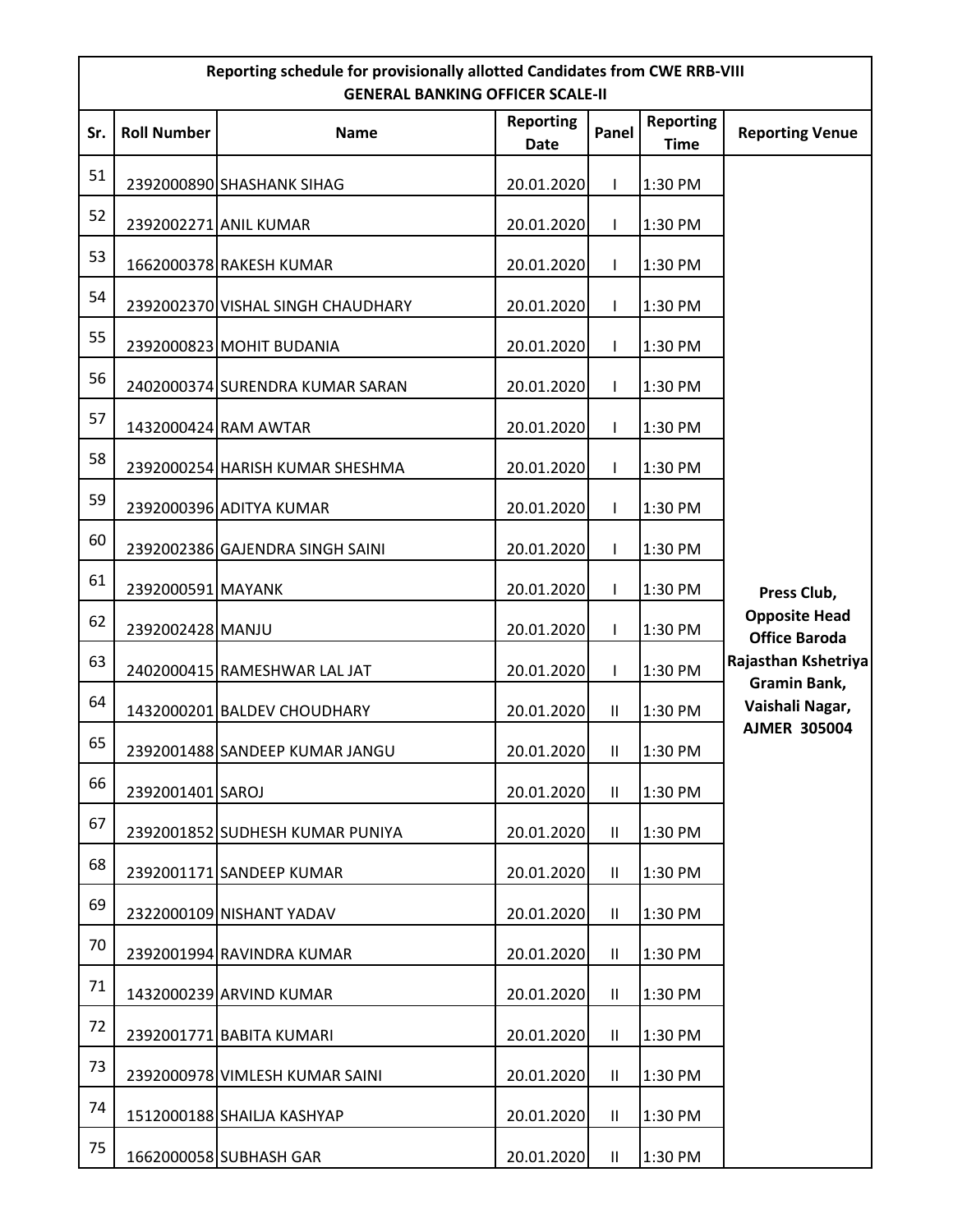|     | Reporting schedule for provisionally allotted Candidates from CWE RRB-VIII<br><b>GENERAL BANKING OFFICER SCALE-II</b> |                                   |                          |                    |                                 |                                                    |  |  |
|-----|-----------------------------------------------------------------------------------------------------------------------|-----------------------------------|--------------------------|--------------------|---------------------------------|----------------------------------------------------|--|--|
| Sr. | <b>Roll Number</b>                                                                                                    | <b>Name</b>                       | <b>Reporting</b><br>Date | Panel              | <b>Reporting</b><br><b>Time</b> | <b>Reporting Venue</b>                             |  |  |
| 76  |                                                                                                                       | 2392000835 MUKESH KUMAR CHOUDHARY | 20.01.2020               | $\mathbf{H}$       | 1:30 PM                         |                                                    |  |  |
| 77  |                                                                                                                       | 2392001090 RAKESH KUMAR           | 20.01.2020               | $\mathbf{H}$       | 1:30 PM                         |                                                    |  |  |
| 78  |                                                                                                                       | 2392001389 RAMESH KUMAR           | 20.01.2020               | $\mathbf{H}$       | 1:30 PM                         |                                                    |  |  |
| 79  |                                                                                                                       | 2392001427 JOGENDER PAL VERMA     | 20.01.2020               | $\mathbf{II}$      | 1:30 PM                         |                                                    |  |  |
| 80  |                                                                                                                       | 2392002491 AMIT KUMAR NEKELA      | 20.01.2020               | $\mathbf{H}$       | 1:30 PM                         |                                                    |  |  |
| 81  |                                                                                                                       | 2392001628 DHARMENDRA ULAR        | 20.01.2020               | $\mathbf{II}$      | 1:30 PM                         |                                                    |  |  |
| 82  |                                                                                                                       | 2392002175 LAKHAN SINGH           | 20.01.2020               | $\mathbf{II}$      | 1:30 PM                         |                                                    |  |  |
| 83  |                                                                                                                       | 2392000853 DHARMENDRA KUMAR       | 20.01.2020               | $\mathbf{H}$       | 1:30 PM                         |                                                    |  |  |
| 84  |                                                                                                                       | 2392000159 AMILAL KASWAN          | 20.01.2020               | $\mathop{\rm III}$ | 1:30 PM                         |                                                    |  |  |
| 85  |                                                                                                                       | 2392000342 SUDHA BHAMA            | 20.01.2020               | $\mathop{\rm III}$ | 1:30 PM                         |                                                    |  |  |
| 86  |                                                                                                                       | 1992000180 ANKUR SINGH            | 20.01.2020               | $\mathop{\rm III}$ | 1:30 PM                         | <b>Press</b>                                       |  |  |
| 87  |                                                                                                                       | 2392000952 GARVIT AGARWAL         | 20.01.2020               | III                | 1:30 PM                         | <b>Club, Opposite Head</b><br><b>Office Baroda</b> |  |  |
| 88  |                                                                                                                       | 2402000207 SADAQUT ALI            | 20.01.2020               | $\mathsf{III}\,$   | 1:30 PM                         | Rajasthan Kshetriya<br><b>Gramin</b>               |  |  |
| 89  |                                                                                                                       | 2142000112 AJAY RAMRAO JAMKAR     | 20.01.2020               | Ш                  | 1:30 PM                         | Bank, Vaishali<br>Nagar, AJMER                     |  |  |
| 90  |                                                                                                                       | 2392002358 YOGESH KUMAR MATHURIA  | 20.01.2020               | $\mathop{\rm III}$ | 1:30 PM                         | 305004                                             |  |  |
| 91  |                                                                                                                       | 2392000459 RAHUL GUPTA            | 20.01.2020               | III                | 1:30 PM                         |                                                    |  |  |
| 92  |                                                                                                                       | 2392002374 NILESH SAHARAN         | 20.01.2020               | Ш                  | 1:30 PM                         |                                                    |  |  |
| 93  | 1552000341 VIKASH                                                                                                     |                                   | 20.01.2020               | Ш                  | 1:30 PM                         |                                                    |  |  |
| 94  |                                                                                                                       | 1592000018 SHUBHAM SINGH          | 20.01.2020               | $\mathbf{III}$     | 1:30 PM                         |                                                    |  |  |
| 95  |                                                                                                                       | 2702001664 ASHISH CHOUDHARY       | 20.01.2020               | Ш                  | 1:30 PM                         |                                                    |  |  |
| 96  |                                                                                                                       | 2342000136 VIKAS BANSAL           | 20.01.2020               | Ш                  | 1:30 PM                         |                                                    |  |  |
| 97  |                                                                                                                       | 2392002412 CHANKIT MEHTA          | 20.01.2020               | $\mathop{\rm III}$ | 1:30 PM                         |                                                    |  |  |
| 98  |                                                                                                                       | 2702001944 PIYUSH RAMRAIKA        | 20.01.2020               | Ш                  | 1:30 PM                         |                                                    |  |  |
| 99  |                                                                                                                       | 2702000200 HIMANSHU SHARMA        | 20.01.2020               | Ш                  | 1:30 PM                         |                                                    |  |  |
| 100 |                                                                                                                       | 2362000324 CHETAN KUMAR SHARMA    | 20.01.2020               | $\mathop{\rm III}$ | 1:30 PM                         |                                                    |  |  |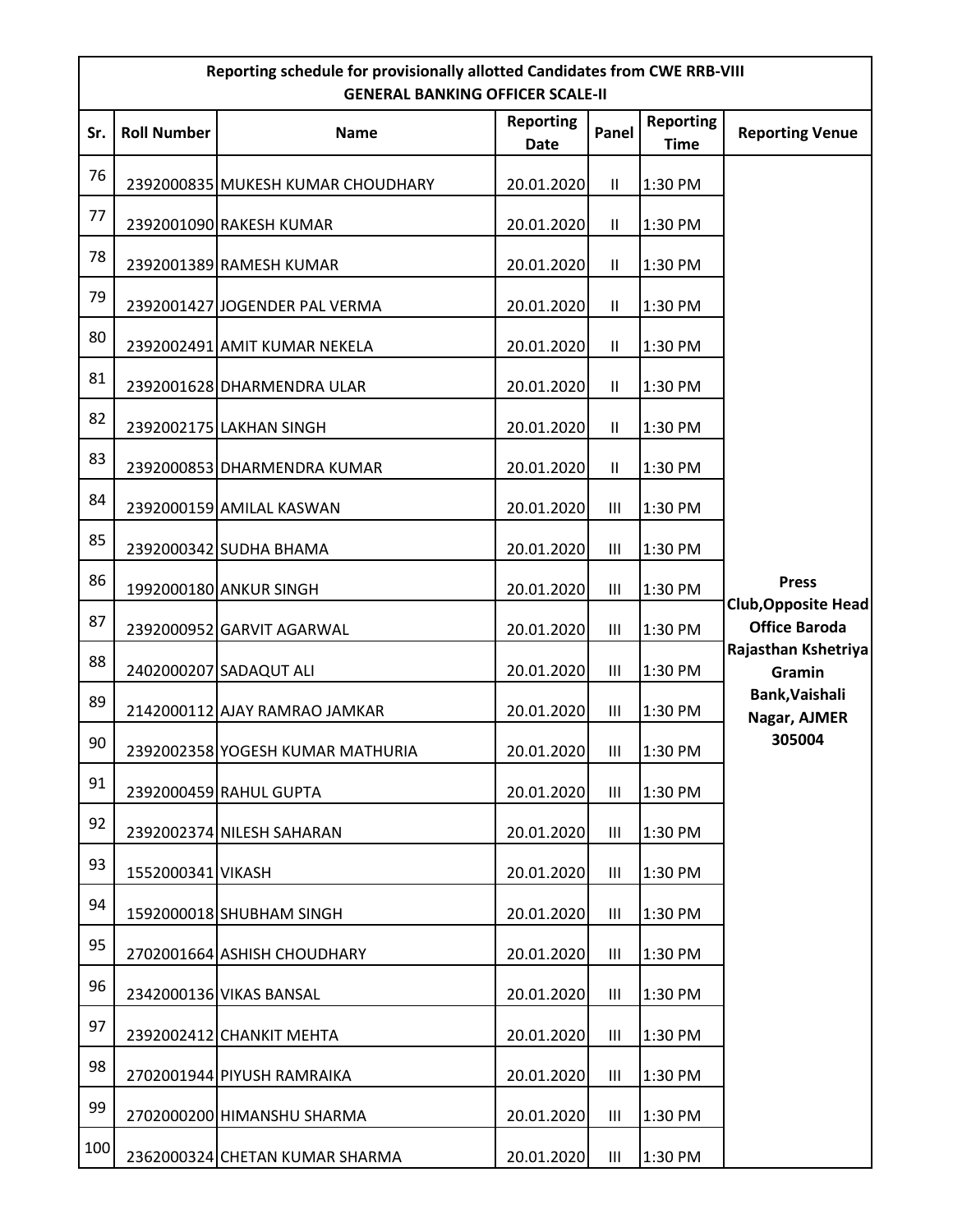|     | Reporting schedule for provisionally allotted Candidates from CWE RRB-VIII<br><b>GENERAL BANKING OFFICER SCALE-II</b> |                                 |                          |                |                                 |                                             |  |  |
|-----|-----------------------------------------------------------------------------------------------------------------------|---------------------------------|--------------------------|----------------|---------------------------------|---------------------------------------------|--|--|
| Sr. | <b>Roll Number</b>                                                                                                    | <b>Name</b>                     | <b>Reporting</b><br>Date | Panel          | <b>Reporting</b><br><b>Time</b> | <b>Reporting Venue</b>                      |  |  |
| 101 |                                                                                                                       | 2402000011 RENU BISHNOI         | 20.01.2020               | $\mathbf{III}$ | 1:30 PM                         |                                             |  |  |
| 102 |                                                                                                                       | 2392001749 DEEPAK VIJAYVARGIYA  | 20.01.2020               | Ш              | 1:30 PM                         |                                             |  |  |
| 103 |                                                                                                                       | 2392000467 DEEPAK GOYAL         | 20.01.2020               | Ш              | 1:30 PM                         |                                             |  |  |
| 104 | 1542000372 ANIL                                                                                                       |                                 | 20.01.2020               | ${\sf IV}$     | 1:30 PM                         |                                             |  |  |
| 105 |                                                                                                                       | 2362000032 NAVITA LUNAICH       | 20.01.2020               | ${\sf IV}$     | 1:30 PM                         |                                             |  |  |
| 106 |                                                                                                                       | 2392001909 MEGHA BADAYA         | 20.01.2020               | IV             | 1:30 PM                         |                                             |  |  |
| 107 |                                                                                                                       | 2392001542 MAITREYA GAUR        | 20.01.2020               | ${\sf IV}$     | 1:30 PM                         |                                             |  |  |
| 108 |                                                                                                                       | 2302000074 BHAVNISH KUMAR       | 20.01.2020               | IV             | 1:30 PM                         |                                             |  |  |
| 109 |                                                                                                                       | 2392002509 ABHILASHA SHARMA     | 20.01.2020               | IV             | 1:30 PM                         |                                             |  |  |
| 110 |                                                                                                                       | 2392001740 ABHISHEK GUPTA       | 20.01.2020               | ${\sf IV}$     | 1:30 PM                         |                                             |  |  |
| 111 |                                                                                                                       | 2392002069 ANEESH GARG          | 20.01.2020               | ${\sf IV}$     | 1:30 PM                         | <b>Press</b>                                |  |  |
| 112 |                                                                                                                       | 1432000301 AMIT KUMAR BANSAL    | 20.01.2020               | IV             | 1:30 PM                         | Club, Opposite Head<br><b>Office Baroda</b> |  |  |
| 113 |                                                                                                                       | 2392001889 MEGHA GOYAL          | 20.01.2020               | ${\sf IV}$     | 1:30 PM                         | Rajasthan Kshetriya<br>Gramin               |  |  |
| 114 |                                                                                                                       | 2392001313 BHUVNESH YADAV       | 20.01.2020               | IV             | 1:30 PM                         | Bank, Vaishali<br>Nagar, AJMER              |  |  |
| 115 |                                                                                                                       | 2402000480 PAVAN KUMAR          | 20.01.2020               | IV             | 1:30 PM                         | 305004                                      |  |  |
| 116 |                                                                                                                       | 1662000419 YOGRAJ SINGH         | 20.01.2020               | IV             | 1:30 PM                         |                                             |  |  |
| 117 |                                                                                                                       | 2392000056 JYOTI GUPTA          | 20.01.2020               | IV             | 1:30 PM                         |                                             |  |  |
| 118 |                                                                                                                       | 1372000834 PRATIBIMB SINHA      | 20.01.2020               | IV             | 1:30 PM                         |                                             |  |  |
| 119 |                                                                                                                       | 1362000336 MAHESH KUMAR BISHNOI | 20.01.2020               | IV             | 1:30 PM                         |                                             |  |  |
| 120 |                                                                                                                       | 2392002425 ANUJ KUMAR           | 20.01.2020               | IV             | 1:30 PM                         |                                             |  |  |
| 121 |                                                                                                                       | 2392000049 PEEYUSH KUMAR GARG   | 20.01.2020               | IV             | 1:30 PM                         |                                             |  |  |
| 122 |                                                                                                                       | 2392000695 JITENDRA KUMAR GUPTA | 20.01.2020               | ${\sf IV}$     | 1:30 PM                         |                                             |  |  |
| 123 |                                                                                                                       | 2392000546 DHRUV CHHIPA         | 20.01.2020               | IV             | 1:30 PM                         |                                             |  |  |
| 124 |                                                                                                                       | 2362000054 SUNIL PARASHAR       | 21.01.2020               | $\mathbf{I}$   | 9:00 AM                         |                                             |  |  |
| 125 |                                                                                                                       | 2392002185 ARJUN NATH SIDDH     | 21.01.2020               | $\mathbf{I}$   | 9:00 AM                         |                                             |  |  |

**I**